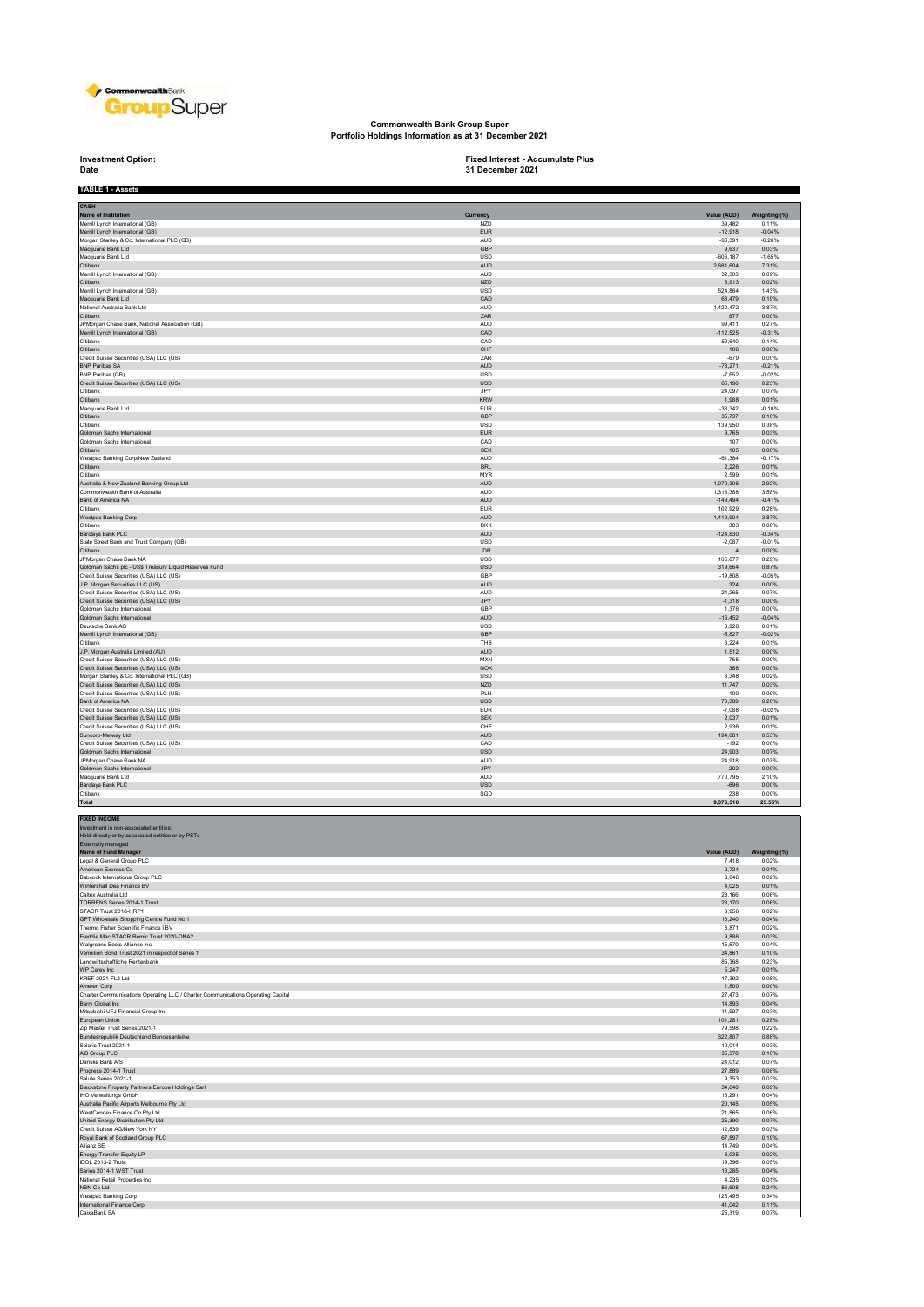| Bendigo & Adelaide Bank Ltd                                                      | 12,798           | 0.03%          |
|----------------------------------------------------------------------------------|------------------|----------------|
| Spain Government Bond                                                            | 135,387          | 0.37%          |
| PACCAR Financial Corp                                                            | 8,663            | 0.02%          |
| JPMorgan Chase & Co                                                              | 16,698           | 0.05%          |
| Credit Suisse Group AG                                                           | 26,502           | 0.07%          |
| Airservices Australia                                                            | 25.798           | 0.07%          |
| AMP Life Ltd                                                                     | 18,611           | 0.05%          |
| Marble Point Clo X Ltd<br>FP Turbo Series 2021-1 Trust                           | 10.516<br>45,277 | 0.03%<br>0.12% |
| Series 2015-1 WST Trust                                                          | 5,954            | 0.02%          |
| Malaysia Government Bond                                                         | 30.370           | 0.08%          |
| Computershare US Inc                                                             | 12,821           | 0.03%          |
| Freddie Mac Pool                                                                 | 99,900           | 0.27%          |
| Triton Bond Trust 2021 in respect of Series 1                                    | 53,353           | 0.15%          |
| Nederlandse Waterschapsbank NV                                                   | 40,769           | 0.11%          |
| Barclays PLC                                                                     | 81.136           | 0.22%          |
| Tasmanian Public Finance Corp                                                    | 126,855          | 0.35%          |
| Romanian Government International Bond                                           | 29,746           | 0.08%          |
| Zip Master Trust Series 2020-1                                                   | 30,705           | 0.08%          |
| MPT Operating Partnership LP / MPT Finance Corp                                  | 22,604           | 0.06%          |
| Norinchukin Bank/The                                                             | 15.497           | 0.04%          |
| United States Treasury Note/Bond                                                 | 1,355,384        | 3.69%          |
| VICI Properties LP / VICI Note Co Inc                                            | 3,759            | 0.01%          |
| HCA Inc                                                                          | 5,836            | 0.02%          |
| DBS Group Holdings Ltd<br>JDE Peet's BV                                          | 36,138<br>5.169  | 0.10%<br>0.01% |
| Zurich Finance Ireland Designated Activity Co                                    | 9,513            | 0.03%          |
| Israel Government International Bond                                             | 9,958            | 0.03%          |
| Western Australian Treasury Corp                                                 | 184,128          | 0.50%          |
| <b>Tudor Rose Mortgages</b>                                                      | 32,936           | 0.09%          |
| Telecom Italia SpA/Milano                                                        | 7,400            | 0.02%          |
| Australian Gas Networks Ltd                                                      | 24.650           | 0.07%          |
| Isle of Man Government International Bond                                        | 5,779            | 0.02%          |
| IDOL 2015-1 Trust                                                                | 12.574           | 0.03%          |
| Aviation Capital Group LLC                                                       | 5,139            | 0.01%          |
| Citigroup Commercial Mortgage Trust 2017-P7                                      | 3,701            | 0.01%          |
| Pilgrim's Pride Corp                                                             | 3,689            | 0.01%          |
| Macquarie Group Ltd                                                              | 5.114            | 0.01%          |
| Fidelity National Information Services Inc                                       | 4.019            | 0.01%          |
| Sabine Pass Liquefaction LLC                                                     | 17.569           | 0.05%          |
| Occidental Petroleum Corp                                                        | 10.407           | 0.03%          |
| Mueller Water Products Inc                                                       | 3.700            | 0.01%          |
| Inflation Linked Korea Treasury Bond                                             | 20.934           | 0.06%          |
| Mattel Inc                                                                       | 3,565            | 0.01%          |
| Credit Suisse Group Funding Guernsey Ltd                                         | 8,018            | 0.02%          |
| Vicinity Centres Trust                                                           | 65,561           | 0.18%          |
| Cheniere Energy Partners LP                                                      | 6,394            | 0.02%          |
| Freddie Mac STACR REMIC Trust 2020-HQA4                                          | 2,991            | 0.01%          |
| Harbour                                                                          | 37,604           | 0.10%          |
| Dell Bank International DAC                                                      | 26,339           | 0.07%          |
| Valeo SA                                                                         | 7,751            | 0.02%          |
| MPLX LP                                                                          | 17,788           | 0.05%          |
| AusNet Services Holdings Pty Ltd                                                 | 35,872           | 0.10%          |
| Ireland Government Bond                                                          | 18.443           | 0.05%          |
| Newmont Mining Corp                                                              | 4,369            | 0.01%          |
| Newell Brands Inc                                                                | 3,619            | 0.01%          |
| Navient Student Loan Trust 2017-2                                                | 39,294           | 0.11%          |
| Series 2018-1 REDS EHP Trust                                                     | 10,968           | 0.03%          |
|                                                                                  |                  |                |
| John Deere Financial Ltd                                                         | 12,982           | 0.04%          |
| Banco Santander SA                                                               | 71,857           | 0.20%          |
| <b>BANK 2018-BNK14</b>                                                           | 5,455            | 0.01%          |
| UniCredit SpA                                                                    | 8,288            | 0.02%          |
| Metro Finance 2021-1 Trust                                                       | 18,433           | 0.05%          |
| Calpine Corp                                                                     | 4.279            | 0.01%          |
| VER Finco Pty Ltd                                                                | 12,174           | 0.03%          |
|                                                                                  |                  |                |
| Belden Inc.                                                                      | 10.327           | 0.03%          |
| Seagate HDD Cayman                                                               | 17.058           | 0.05%          |
| Triton Bond Trust 2021-2 in respect of Series 1                                  | 43.154           | 0.12%          |
| <b>Thailand Government Bond</b>                                                  | 44,204           | 0.12%          |
| New South Wales Treasury Corp                                                    | 1,036,263        | 2.82%          |
| Realty Income Corp                                                               | 13,603           | 0.04%          |
| Centene Corp                                                                     | 4,455            | 0.01%          |
| PUMA SERIES 2021-2                                                               | 68,994           | 0.19%          |
| London Wall Mortgage Capital PLC                                                 | 9,449            | 0.03%          |
| Heimstaden Bostad AB                                                             | 44,312           | 0.12%          |
| CVS Health Corp.                                                                 | 3.457            | 0.01%          |
| Ivory Coast Government International Bond                                        | 12,474           | 0.03%          |
| Abbott Ireland Financing DAC                                                     | 12.123           | 0.03%          |
| Korea Treasury Bond                                                              | 56.591           | 0.15%          |
| Societe Generale SA                                                              | 18.973           | 0.05%          |
| Bank 2019-BNK19                                                                  | 3,177            | 0.01%          |
| Atkore International Group Inc.                                                  | 3.762            | 0.01%          |
| Mercury NZ Ltd                                                                   | 12,718           | 0.03%          |
| Agence Francaise de Developpement                                                | 19,345           | 0.05%          |
| Glencore Funding LLC                                                             | 42,958           | 0.12%          |
| Metropolitan Life Global Funding I                                               | 13,744           | 0.04%          |
| NXP BV / NXP Funding LLC / NXP USA Inc                                           | 8,769            | 0.02%          |
| Zip Master Trust Series 2021-2                                                   | 50,301           | 0.14%          |
| Moody's Corp                                                                     | 8,885            | 0.02%          |
| CNH Industrial Capital Australia Pty Ltd                                         | 15,142           | 0.04%          |
| Kreditanstalt fuer Wiederaufbau                                                  | 58.941           | 0.16%          |
| DTE Energy Co                                                                    | 5.731            | 0.02%          |
| Samhallsbyggnadsbolaget i Norden AB                                              | 12.782           | 0.03%          |
| Medtronic Global Holdings SCA                                                    | 5.985            | 0.02%          |
| Broadcom Inc                                                                     | 20,483           | 0.06%          |
| Wells Fargo Commercial Mortgage Trust 2016-C37                                   | 3,240            | 0.01%          |
| ConQuest 2019-2 Trust                                                            | 51,230           | 0.14%          |
| Japan Government Thirty Year Bond                                                | 77,323           | 0.21%          |
| Santander UK Group Holdings PLC                                                  | 28,466           | 0.08%          |
| Hongkong & Shanghai Banking Corp Ltd/Sydney The                                  | 25,233           | 0.07%          |
| AFG 2021-2 Trust                                                                 | 38,762           | 0.11%          |
| Arconic Inc.                                                                     | 3,521            | 0.01%          |
| General Motors Co                                                                | 7,543            | 0.02%          |
| Freddie Mac Stacr Remic Trust 2020-DNA1                                          | 7,473            | 0.02%          |
| Verizon Communications Inc.                                                      | 30.909           | 0.08%          |
| Export-Import Bank of Korea                                                      | 12.688           | 0.03%          |
| Level 3 Financing Inc                                                            | 14.045           | 0.04%          |
| Pacific Gas & Electric Co                                                        | 15,292           | 0.04%          |
| Durst Organization Inc/The                                                       | 18,285           | 0.05%          |
|                                                                                  |                  |                |
| Air Lease Corp                                                                   | 29,335<br>19,774 | 0.08%<br>0.05% |
| Haus European Loan Conduit No 39 DAC                                             |                  |                |
| Nexi SpA                                                                         | 4,879            | 0.01%          |
| MasTec Inc<br><b>BPCE SA</b>                                                     | 14,708<br>30,434 | 0.04%<br>0.08% |
|                                                                                  | 5,198            | 0.01%          |
| CANPACK SA / Eastern PA Land Investment Holding LLC                              |                  | 0.04%          |
| Playtech Plc                                                                     | 14,112           |                |
| Wellfleet CLO X LTD                                                              | 101,062          | 0.28%          |
| Ingevity Corp                                                                    | 5.122            | 0.01%          |
| Benchmark 2021-B26 Mortgage Trust                                                | 12.622           | 0.03%          |
| National Australia Bank Ltd                                                      | 94.838           | 0.26%          |
| Bank of Nova Scotia/The                                                          | 22,137           | 0.06%          |
| GPT Wholesale Office Fund No 1                                                   | 13,197           | 0.04%          |
| Pension Insurance Corp PLC                                                       | 7,999            | 0.02%          |
| Driver Australia Six Trust                                                       | 15,311           | 0.04%          |
| CSC Holdings LLC                                                                 | 7,280            | 0.02%          |
| Kingdom of Belgium Government Bond<br>Silver Arrow Australia Series 2019-1 Trust | 26,410<br>16,774 | 0.07%<br>0.05% |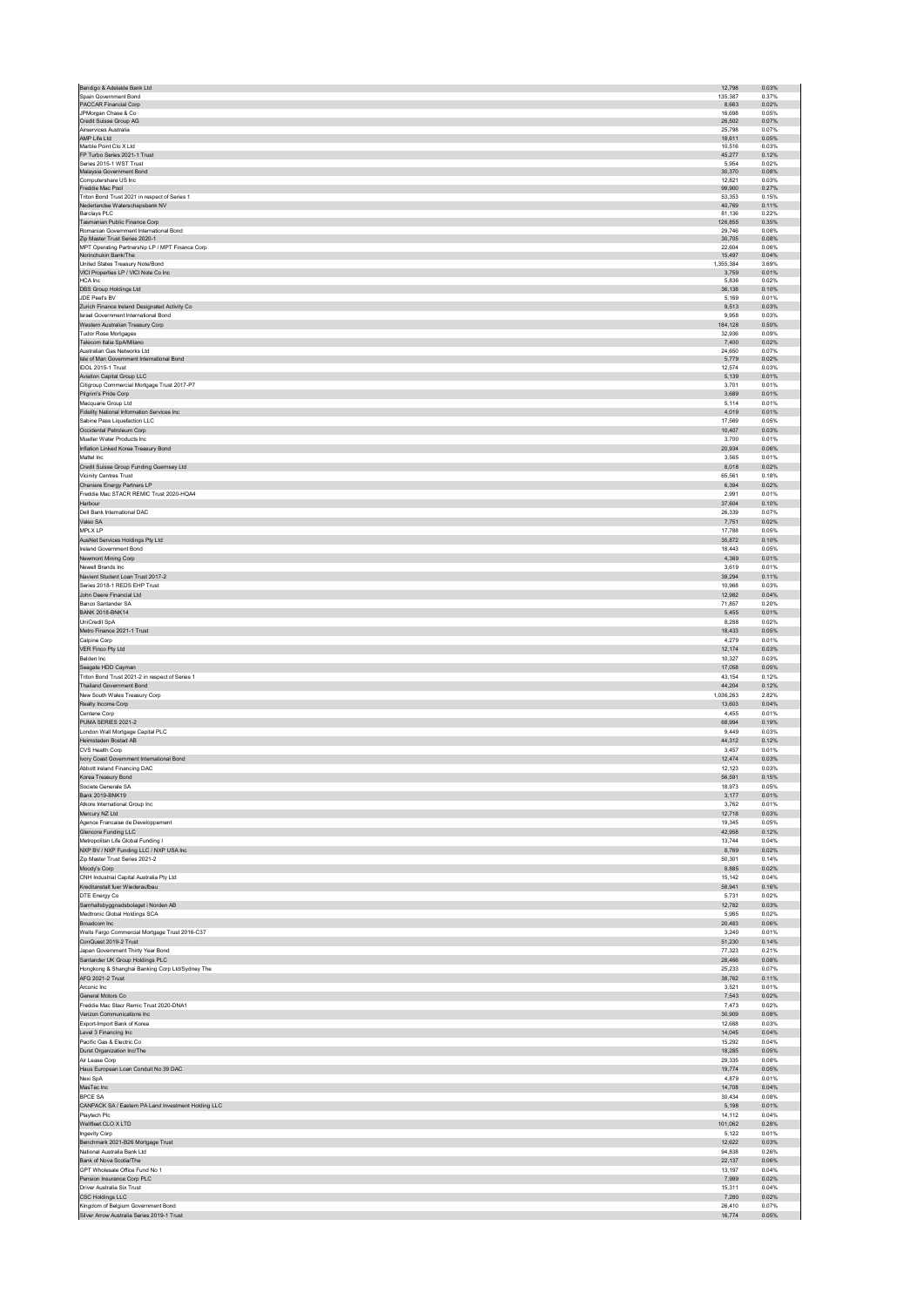|                                                                                                                                                                                                                                                                                                                                                                                                                               | 11.685<br>21.353          | 0.03%<br>0.06%          |
|-------------------------------------------------------------------------------------------------------------------------------------------------------------------------------------------------------------------------------------------------------------------------------------------------------------------------------------------------------------------------------------------------------------------------------|---------------------------|-------------------------|
| Boeing Co/The<br>Volksbank Wien AG                                                                                                                                                                                                                                                                                                                                                                                            | 16,135                    | 0.04%                   |
| Republic of Austria Government Bond                                                                                                                                                                                                                                                                                                                                                                                           | 14.476                    | 0.04%                   |
| CYBG PLC<br>Light Trust 2018-1                                                                                                                                                                                                                                                                                                                                                                                                | 16,549<br>17,989          | 0.05%<br>0.05%          |
| United Technologies Corp                                                                                                                                                                                                                                                                                                                                                                                                      | 330                       | 0.00%                   |
| Volvo Treasury AB<br>ZF Finance GmbH                                                                                                                                                                                                                                                                                                                                                                                          | 17,887<br>12,368          | 0.05%<br>0.03%          |
| Mortgage House RMBS Series 2021-2                                                                                                                                                                                                                                                                                                                                                                                             | 42,804                    | 0.12%                   |
| Asciano Finance I td.<br>Dryden 77 CLO Ltd                                                                                                                                                                                                                                                                                                                                                                                    | 13.703<br>94.065          | 0.04%<br>0.26%          |
| Minerals Technologies Inc.                                                                                                                                                                                                                                                                                                                                                                                                    | 14.789                    | 0.04%                   |
| Queensland Treasury Corp<br>Asian Development Bank                                                                                                                                                                                                                                                                                                                                                                            | 1,909,673<br>31.937       | 5.20%<br>0.09%          |
| International Flavors & Fragrances Inc.                                                                                                                                                                                                                                                                                                                                                                                       | 14.204                    | 0.04%                   |
| Adevinta ASA                                                                                                                                                                                                                                                                                                                                                                                                                  | 4.080                     | 0.01%                   |
| Heathrow Funding Ltd<br>Toyota Finance Australia Ltd                                                                                                                                                                                                                                                                                                                                                                          | 7,906<br>68,770           | 0.02%<br>0.19%          |
| Prosus NV                                                                                                                                                                                                                                                                                                                                                                                                                     | 13,670                    | 0.04%                   |
| Wells Fargo Commercial Mortgage Trust 2019-C53<br>Trustee for Series 2021-1 Reds Ehp Trust/ The                                                                                                                                                                                                                                                                                                                               | 18,400<br>65,044          | 0.05%<br>0.18%          |
| Deutsche Bank AG/New York NY                                                                                                                                                                                                                                                                                                                                                                                                  | 32,895                    | 0.09%                   |
| Series 2021-1 Harvey Trust<br>Victoria Power Networks Finance Pty Ltd                                                                                                                                                                                                                                                                                                                                                         | 23,568<br>63.030          | 0.06%<br>0.17%          |
| Gatwick Funding Ltd                                                                                                                                                                                                                                                                                                                                                                                                           | 4,726                     | 0.01%                   |
| Logicor Financing Sarl                                                                                                                                                                                                                                                                                                                                                                                                        | 20.377<br>17.576          | 0.06%<br>0.05%          |
| METRO Finance 2020-1 Trust<br>Italy Buoni Poliennali Del Tesoro                                                                                                                                                                                                                                                                                                                                                               | 226,892                   | 0.62%                   |
| SMART ABS Series 2019-1 Trust                                                                                                                                                                                                                                                                                                                                                                                                 | 7,030                     | 0.02%                   |
| Cellnex Finance Co SA<br>Firstmac Mortgage Funding Trust No. 4 Series 2-2020                                                                                                                                                                                                                                                                                                                                                  | 19,397<br>28,915          | 0.05%<br>0.08%          |
| Telefonica Europe BV                                                                                                                                                                                                                                                                                                                                                                                                          | 11,590                    | 0.03%                   |
| Essilor International Cie Generale d'Optique SA<br>Progress 2012-2 Trust                                                                                                                                                                                                                                                                                                                                                      | 14,227<br>15,258          | 0.04%<br>0.04%          |
| ConnectEast Finance Pty Ltd                                                                                                                                                                                                                                                                                                                                                                                                   | 13,231                    | 0.04%                   |
| Deutsche Telekom International Finance BV<br>Volkswagen Bank GmbH                                                                                                                                                                                                                                                                                                                                                             | 17.864<br>4.175           | 0.05%                   |
| NSW Electricity Networks Finance Pty Ltd                                                                                                                                                                                                                                                                                                                                                                                      | 13.493                    | 0.01%<br>0.04%          |
| Japan Government Ten Year Bond                                                                                                                                                                                                                                                                                                                                                                                                | 331,768                   | 0.90%                   |
| Vale Overseas Ltd<br>Canadian Imperial Bank of Commerce                                                                                                                                                                                                                                                                                                                                                                       | 823<br>38.143             | 0.00%<br>0.10%          |
| First-Citizens Bank & Trust Co                                                                                                                                                                                                                                                                                                                                                                                                | 17,516                    | 0.05%                   |
| Pioneer Natural Resources Co<br>Virgin Media Secured Finance PLC                                                                                                                                                                                                                                                                                                                                                              | 1,700<br>4,911            | 0.00%<br>0.01%          |
| T-Mobile USA Inc                                                                                                                                                                                                                                                                                                                                                                                                              | 24,981                    | 0.07%                   |
| Anheuser-Busch Cos LLC / Anheuser-Busch InBev Worldwide Inc<br>Firstmac Mortgage Funding Trust No. 4 Series 2021-2                                                                                                                                                                                                                                                                                                            | 3,368<br>41,235           | 0.01%<br>0.11%          |
| European Financial Stability Facility                                                                                                                                                                                                                                                                                                                                                                                         | 6,359                     | 0.02%                   |
| Federal Home Loan Mortgage Corp                                                                                                                                                                                                                                                                                                                                                                                               | 29,946                    | 0.08%                   |
| Western Sydney University                                                                                                                                                                                                                                                                                                                                                                                                     | 14.341<br>27,938          | 0.04%<br>0.08%          |
| AerCap Ireland Capital DAC / AerCap Global Aviation Trust<br>Ausgrid Finance Pty Ltd                                                                                                                                                                                                                                                                                                                                          | 22.622                    | 0.06%                   |
| Quintiles IMS Inc<br>Mill City Mortgage Loan Trust 2017-2                                                                                                                                                                                                                                                                                                                                                                     | 4.969<br>3,598            | 0.01%<br>0.01%          |
| Insurance Australia Group Ltd                                                                                                                                                                                                                                                                                                                                                                                                 | 16,435                    | 0.04%                   |
| Stratton Mortgage Funding 2019-1 PLC                                                                                                                                                                                                                                                                                                                                                                                          | 31,919                    | 0.09%                   |
| Japan Government Forty Year Bond<br>AT&T Inc                                                                                                                                                                                                                                                                                                                                                                                  | 54,672<br>64,312          | 0.15%<br>0.18%          |
| Enel SpA                                                                                                                                                                                                                                                                                                                                                                                                                      | 26,026                    | 0.07%                   |
| CFCRE Commercial Mortgage Trust 2016-C6<br>Banco Mercantil del Norte SA/Grand Cayman                                                                                                                                                                                                                                                                                                                                          | 4,796<br>6,989            | 0.01%<br>0.02%          |
| Ginnie Mae                                                                                                                                                                                                                                                                                                                                                                                                                    | $-42$                     | 0.00%                   |
|                                                                                                                                                                                                                                                                                                                                                                                                                               | 22.584                    |                         |
|                                                                                                                                                                                                                                                                                                                                                                                                                               |                           | 0.06%                   |
| Citycon OYJ<br>Huarong Finance 2019 Co Ltd                                                                                                                                                                                                                                                                                                                                                                                    | 15.178<br>6.833           | 0.04%<br>0.02%          |
| Gazprom OAO Via Gaz Capital SA                                                                                                                                                                                                                                                                                                                                                                                                | 13,555                    | 0.04%                   |
| Mahle GmbH<br>Macquarie Bank Ltd                                                                                                                                                                                                                                                                                                                                                                                              | 3.913<br>75,826           | 0.01%<br>0.21%          |
| Citibank                                                                                                                                                                                                                                                                                                                                                                                                                      | 33,038                    | 0.09%                   |
| Light Trust 2019-1<br>Deutsche Bank AG                                                                                                                                                                                                                                                                                                                                                                                        | 54,715<br>21,215          | 0.15%<br>0.06%          |
| ING Bank Australia Ltd                                                                                                                                                                                                                                                                                                                                                                                                        | 12,683                    | 0.03%                   |
| Primrose Residential 2021-1 DAC<br>Electricite de France SA                                                                                                                                                                                                                                                                                                                                                                   | 18,608<br>21.173          | 0.05%<br>0.06%          |
| Teledyne Technologies Inc                                                                                                                                                                                                                                                                                                                                                                                                     | 14,678                    | 0.04%                   |
| American International Group Inc.                                                                                                                                                                                                                                                                                                                                                                                             | 937                       | 0.00%                   |
| Heimstaden Bostad Treasury BV<br>Kraft Heinz Foods Co                                                                                                                                                                                                                                                                                                                                                                         | 10,966<br>8.506           | 0.03%<br>0.02%          |
| GTA Finance Co Pty Ltd                                                                                                                                                                                                                                                                                                                                                                                                        | 12.304                    | 0.03%                   |
| <b>Lukoil Securities BV</b><br>United Kingdom Gilt                                                                                                                                                                                                                                                                                                                                                                            | 22.122<br>605,729         | 0.06%<br>1.65%          |
| Lloyds Banking Group PLC                                                                                                                                                                                                                                                                                                                                                                                                      | 26,107                    | 0.07%                   |
| Qantas Airways Ltd<br>Australia & New Zealand Banking Group Ltd                                                                                                                                                                                                                                                                                                                                                               | 40,398<br>12,884          | 0.11%<br>0.04%          |
| Paragon Mortgages No 12 PLC                                                                                                                                                                                                                                                                                                                                                                                                   | 37,502                    | 0.10%                   |
| QBE Insurance Group Ltd                                                                                                                                                                                                                                                                                                                                                                                                       | 22,585<br>8,304           | 0.06%<br>0.02%          |
| AFG 2021-1 Trust                                                                                                                                                                                                                                                                                                                                                                                                              | 55,183                    | 0.15%                   |
| ICG US CLO 2017-1 Ltd<br>Russian Foreign Bond - Eurobond                                                                                                                                                                                                                                                                                                                                                                      | 20,936<br>61,188          | 0.06%<br>0.17%          |
| Fannie Mae                                                                                                                                                                                                                                                                                                                                                                                                                    | 41,764<br>31              | 0.11%<br>0.00%          |
|                                                                                                                                                                                                                                                                                                                                                                                                                               | 8,811                     | 0.02%                   |
| Sirius XM Radio Inc                                                                                                                                                                                                                                                                                                                                                                                                           | 4.011<br>14,224           | 0.01%<br>0.04%          |
| ABN AMRO Bank NV                                                                                                                                                                                                                                                                                                                                                                                                              | 8,584                     | 0.02%                   |
| Fannie Mae Connecticut Avenue Securities<br>Trinitas CLO XVI Ltd                                                                                                                                                                                                                                                                                                                                                              | 23,524<br>126,970         | 0.06%<br>0.35%          |
| Akelius Residential Property Financing BV                                                                                                                                                                                                                                                                                                                                                                                     | 8,486                     | 0.02%                   |
| Verus Securitization Trust 2021-8<br>AGI Finance Pty Ltd                                                                                                                                                                                                                                                                                                                                                                      | 3,483<br>37,753           | 0.01%<br>0.10%          |
| Bank of Montreal                                                                                                                                                                                                                                                                                                                                                                                                              | 90.341                    | 0.25%                   |
| Vmed O2 UK Financing I PLC                                                                                                                                                                                                                                                                                                                                                                                                    | 22,184<br>8.992           | 0.06%<br>0.02%          |
| BP Capital Markets PLC<br>AGL CLO 5 Ltd                                                                                                                                                                                                                                                                                                                                                                                       | 23,290<br>42,765          | 0.06%<br>0.12%          |
|                                                                                                                                                                                                                                                                                                                                                                                                                               | 7,787                     | 0.02%                   |
| APPF Commercial Finance Pty Ltd<br>Bayerische Landesbank                                                                                                                                                                                                                                                                                                                                                                      | 17,367<br>7,901           | 0.05%<br>0.02%          |
| European Investment Bank                                                                                                                                                                                                                                                                                                                                                                                                      | 36,170                    | 0.10%                   |
|                                                                                                                                                                                                                                                                                                                                                                                                                               | 12,519<br>8.032           | 0.03%<br>0.02%          |
|                                                                                                                                                                                                                                                                                                                                                                                                                               | 91,753<br>24.950          | 0.25%<br>0.07%          |
| Australia Government Bond                                                                                                                                                                                                                                                                                                                                                                                                     | 9,827,491                 | 26.78%                  |
| AIG Global Funding<br>Becton Dickinson and Co                                                                                                                                                                                                                                                                                                                                                                                 | 2,660<br>11.614           | 0.01%<br>0.03%          |
| CIP Funding Pty Ltd                                                                                                                                                                                                                                                                                                                                                                                                           | 12,600                    | 0.03%                   |
| Peruvian Government International Bond<br>SLM Student Loan Trust 2003-1                                                                                                                                                                                                                                                                                                                                                       | 1,217<br>17,327           | 0.00%<br>0.05%          |
| Volkswagen International Finance NV                                                                                                                                                                                                                                                                                                                                                                                           | 22,073                    | 0.06%                   |
| Progress 2021-1 Trust<br>Freeport-McMoRan Inc                                                                                                                                                                                                                                                                                                                                                                                 | 32.185<br>9,200           | 0.09%<br>0.03%          |
| Bank of Ireland Group PLC<br>DP World Crescent Ltd<br>French Republic Government Bond OAT<br>Cantor Commercial Real Estate Lending 2019-CF2<br>WaMu Mortgage Pass-Through Certificates Series 2005-AR6 Trust<br>Portugal Obrigacoes do Tesouro OT<br>FCC Aqualia SA<br>Finsbury Square 2018-2 PLC<br>Freddie Mac Structured Agency Credit Risk Debt Notes<br>Magnetite XVI Ltd<br>Commerzbank AG<br>Mexico City Airport Trust | 14,400                    | 0.04%                   |
| PUMA Series 2014-2<br>Indonesia Government International Bond<br>Vistra Operations Co LLC                                                                                                                                                                                                                                                                                                                                     | 26,491<br>84.909<br>9,152 | 0.07%<br>0.23%<br>0.02% |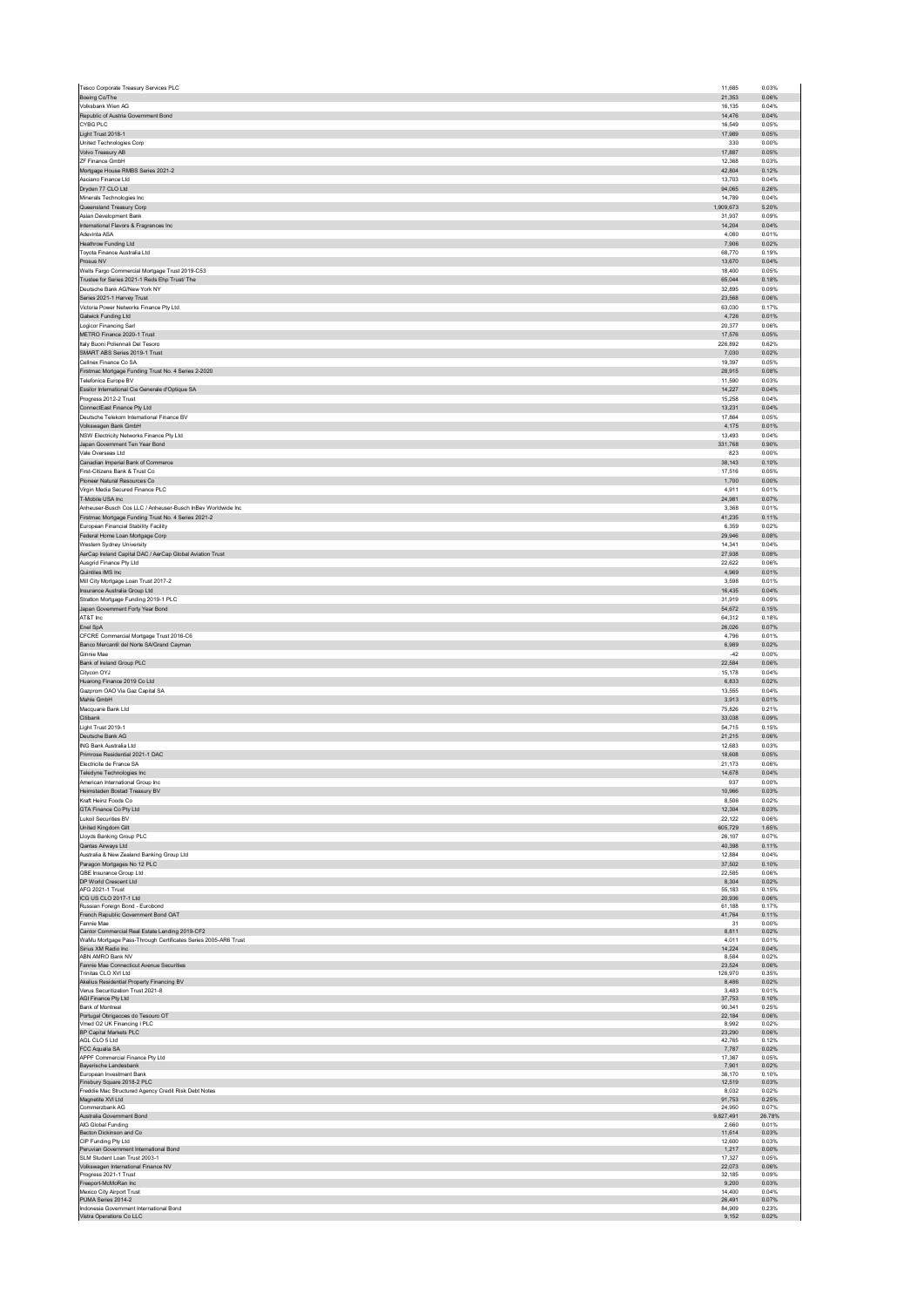| Croatia Government International Bond                                               | 7,856             | 0.02%          |
|-------------------------------------------------------------------------------------|-------------------|----------------|
| Idol 2014-1 Trust                                                                   | 29.724            | 0.08%          |
| PHEAA Student Loan Trust 2016-1                                                     | 19,114<br>13,219  | 0.05%<br>0.04% |
| Bank of America Corp<br>Toronto-Dominion Bank/The                                   | 59.278            | 0.16%          |
| AbbVie Inc                                                                          | 28,137            | 0.08%          |
| <b>CSMC 2021-NQM8</b>                                                               | 3.484             | 0.01%          |
| Citizens Bank NA/Providence RI                                                      | 8,810             | 0.02%          |
| Finsbury Square                                                                     | 31,875            | 0.09%          |
| ONE Gas Inc                                                                         | 14.761            | 0.04%          |
| Colombia Government International Bond                                              | 6,319             | 0.02%          |
| Freddie Mac STACR REMIC Trust 2020-DNA5                                             | 3.629             | 0.01%          |
| AECOM                                                                               | 3,653             | 0.01%<br>0.02% |
| Dominican Republic International Bond<br>Intesa Sanpaolo SpA                        | 7,963<br>23.668   | 0.06%          |
| Higher Education Funding I                                                          | 17,377            | 0.05%          |
| Netflix Inc.                                                                        | 3.606             | 0.01%          |
| EQT Corp                                                                            | 605               | 0.00%          |
| PACCAR Financial Pty Ltd                                                            | 38,536            | 0.11%          |
| Comcast Corp                                                                        | 24.530            | 0.07%          |
| Enterprise Products Operating LLC                                                   | 9,373             | 0.03%          |
| DCP Midstream Operating LP                                                          | 3.823             | 0.01%          |
| Fannie Mae Pool                                                                     | 130,426           | 0.36%          |
| DowDuPont Inc                                                                       | 7,736             | 0.02%          |
| Bellis Acquisition Co PLC                                                           | 4.585             | 0.01%          |
| MSCI Inc                                                                            | 3,604             | 0.01%          |
| Precise Mortgage Funding 2017-1B PLC<br>Galaxy Pipeline Assets Bidco Ltd            | 22,191<br>33,776  | 0.06%<br>0.09% |
| MF1 2021-FL6 Ltd                                                                    | 12,147            | 0.03%          |
| CF Industries Inc                                                                   | 3,779             | 0.01%          |
| La Mondiale SAM                                                                     | 3,977             | 0.01%          |
| Province of Ontario Canada                                                          | 42,871            | 0.12%          |
| General Motors Financial Co Inc                                                     | 8,576             | 0.02%          |
| Province of British Columbia Canada                                                 | 18,404            | 0.05%          |
| Springleaf Finance Corp                                                             | 3.928             | 0.01%          |
| <b>BANK 2018-BNK10</b>                                                              | 6,052             | 0.02%          |
| State of California                                                                 | 17,567            | 0.05%          |
| <b>BNP Paribas SA</b>                                                               | 41,559            | 0.11%          |
| Harben Finance 2017-1 Plc<br>Dell International LLC / EMC Corp                      | 12,617<br>19.983  | 0.03%<br>0.05% |
| Scania CV AB                                                                        |                   | 0.03%          |
| Viridis European Loan Conduit No 38 DAC                                             | 9,986<br>18,890   | 0.05%          |
| South Australian Government Financing Authority                                     | 796,141           | 2.17%          |
| Mortgage Funding 2008-1 PLC                                                         | 2,388             | 0.01%          |
| SLG Office Trust 2021-OVA                                                           | 12.525            | 0.03%          |
| Valeant Pharmaceuticals International Inc                                           | 13,835            | 0.04%          |
| Pinewood Finance Co Ltd                                                             | 7,379             | 0.02%          |
| UBS AG/London                                                                       | 24,508            | 0.07%          |
| Province of Quebec Canada                                                           | 10,857            | 0.03%          |
| State of Illinois                                                                   | 6.508             | 0.02%          |
| CSAIL 2018-C14 Commercial Mortgage Trust                                            | 7,253             | 0.02%          |
| Volkswagen Financial Services Australia Pty Ltd                                     | 47,523            | 0.13%          |
| Benchmark 2019-B13 Mortgage Trust<br>Wells Fargo Commercial Mortgage Trust 2021-C59 | 6,041<br>14,429   | 0.02%<br>0.04% |
| Steele Creek CLO 2019-1 LTD                                                         | 19.262            | 0.05%          |
| Lincoln Financing SARL                                                              | 16,118            | 0.04%          |
| Progress Residential 2021-SFR11 Trust                                               | 4,479             | 0.01%          |
| METLIFE SECURITIZATION TRUST 2019-1                                                 | 12,324            | 0.03%          |
| Mexican Bonos                                                                       | 3,297             | 0.01%          |
| Saudi Government International Bond                                                 | 6.901             | 0.02%          |
| Treasury Corp of Victoria                                                           | 977,871           | 2.67%          |
| Tryon Park CLO Ltd                                                                  | 34,215            | 0.09%          |
| Hyundai Capital America                                                             | 28,308            | 0.08%          |
| ING Groep NV                                                                        | 11,907            | 0.03%          |
| Iberdrola Finanzas SA                                                               | 3.953             | 0.01%          |
| Morgan Stanley Capital I Trust 2021-L5                                              | 14,504            | 0.04%          |
| Madison Park Funding XXX LTD<br><b>HSBC Holdings PLC</b>                            | 65,877<br>29,542  | 0.18%<br>0.08% |
| JPMorgan Chase Bank NA                                                              | 16,405            | 0.04%          |
| Japan Government Two Year Bond                                                      | 222.784           | 0.61%          |
| Republic of South Africa Government International Bond                              | 9,996             | 0.03%          |
| Indonesia Treasury Bond                                                             | 11,170            | 0.03%          |
| Crown City CLO II                                                                   | 19,288            | 0.05%          |
| Japan Government Twenty Year Bond                                                   | 141,546           | 0.39%          |
| Anheuser-Busch InBey SA/NV                                                          | 7.606             | 0.02%          |
| Targa Resources Partners LP / Targa Resources Partners Finance Corp                 | 5,955             | 0.02%          |
| Qatar Petroleum                                                                     | 22,504            | 0.06%          |
| Singapore Government Bond                                                           | 20,999            | 0.06%          |
| New Zealand Government Bond                                                         | 110,673<br>22.788 | 0.30%<br>0.06% |
| Progress 2019-1 Trust<br>ArcelorMittal                                              | 3,689             | 0.01%          |
| Diameter Capital Partners LP                                                        | 42.024            | 0.11%          |
| ADO Properties SA                                                                   | 6,757             | 0.02%          |
| Standard Chartered PL                                                               | 27,295            | 0.07%          |
|                                                                                     | 9.224             | 0.03%          |
| Credit Agricole SA                                                                  |                   | 0.01%          |
| BENCHMARK 2018-B6 Mortgage Trust                                                    | 5,420             | 0.02%          |
| SASOL Financing USA LLC                                                             | 7,558             |                |
| Korea Development Bank/The                                                          | 37,941            | 0.10%          |
| <b>TOTAL SA</b>                                                                     | 14,122            | 0.04%          |
| National Express Group PLC                                                          | 11,213            | 0.03%          |
| Denmark Government Bond                                                             | 15,165            | 0.04%          |
| Enel Finance International NV                                                       | 7,645             | 0.02%          |
| Qatar Government International Bond                                                 | 18,098            | 0.05%          |
| Hewlett Packard Enterprise Co<br>Connecticut Avenue Securities Trust 2021-R03       | 17,460<br>4.077   | 0.05%<br>0.01% |
|                                                                                     |                   |                |
| Firstmac Mortgage Funding Trust No 4 Series 2-2014                                  | 13,738<br>2,642   | 0.04%<br>0.01% |
| Western Digital Corp<br>Mexico Government International Bond                        | 20,756            | 0.06%          |
| Simon Property Group LP                                                             | 6,701             | 0.02%          |
| <b>BANK 2017-BNK6</b>                                                               | 11,075            | 0.03%          |
| Avolon Holdings Funding Ltd                                                         | 5,574             | 0.02%          |
| Highland Holdings Sarl                                                              | 6,932             | 0.02%          |
| <b>HBS Trust 2017-1</b>                                                             | 38,601            | 0.11%          |
| Ginnie Mae II Pool                                                                  | 233,333           | 0.64%          |
| Brazilian Government International Bond                                             | 6.773             | 0.02%          |
| Morgan Stanley                                                                      | 9,289             | 0.03%          |
| Total                                                                               | 26,864,427        | 73.22%         |
| <b>TOTAL INVESTMENT ITEMS</b>                                                       | 36,240,942        | 98.77%         |
| <b>TABLE 2 - Derivatives</b>                                                        |                   |                |

| Kind of derivative | Value (AUD) | $181 - 1$ |
|--------------------|-------------|-----------|
| Swap               | $-212,528$  | $-0.58%$  |
| Forward            | $-113,572$  | $-0.31%$  |
| Future             | $-7.744$    | $-0.02%$  |
| Options            | 784,633     | 2.14%     |
| Total              | 450,790     | 1.23%     |

| <b>TABLE 3 - Derivatives by Asset Class</b> |                                                                                           |                                                                                                                                      |
|---------------------------------------------|-------------------------------------------------------------------------------------------|--------------------------------------------------------------------------------------------------------------------------------------|
| <b>Asset Class</b>                          | Allocation (% of<br><b>Assets (including</b><br>derivatives) in the<br>investment option) | <b>Actual Asset</b> Effect of Derivatives<br>Exposure (% of<br><b>Assets (including</b><br>derivatives) in the<br>investment option) |
| Cash                                        | 25.25%                                                                                    | 6.91%                                                                                                                                |
| Fixed Income                                | 74.75%                                                                                    | $-6.91%$                                                                                                                             |
| Equity                                      | 0.00%                                                                                     | 0.00%                                                                                                                                |
| Property                                    | 0.00%                                                                                     | 0.00%                                                                                                                                |
| Infrastructure                              | 0.00%                                                                                     | 0.00%                                                                                                                                |
| Alternatives                                | 0.00%                                                                                     | 0.00%                                                                                                                                |
| Total                                       | 100.00%                                                                                   | 0.00%                                                                                                                                |